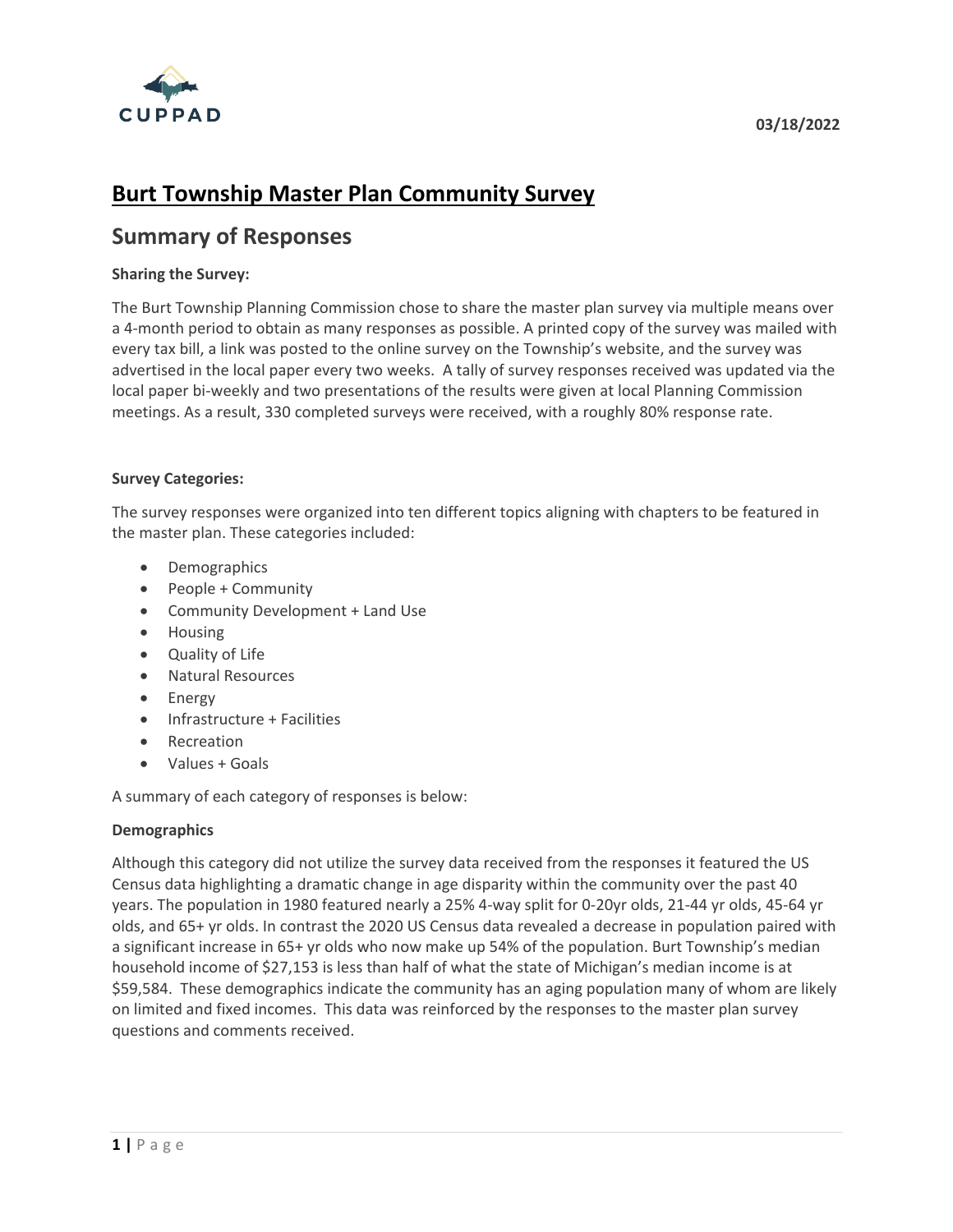

#### **People + Community**

# POPULATION

The survey responses received indicated a need to at least maintain the current population while many supported increasing the population. Many comments included with this response recognized a need to attract young workers and families to keep local businesses alive as well as the school.

#### EMPLOYMENT

54% of the survey respondents listed themselves as retired. Most of which listed little to no interest in increasing broadband access.

#### OWNERSHIP + RESIDENCY

52% of respondents had owned their property and/or lived in Burt Township for over 20 years. With 23% owning and/or living in the Township for 10-20 years. Of the surveys received, 36% of respondents lived in Burt Township year-round while 25% left in winter months and 39% spent less than 3 months a year in the Township. Of the respondents who did not live in the Township year-round, many referenced owning a second residence to reside in during the winter months, owning the Township property for generations and utilizing as a family cabin, and working in another region while utilizing their Burt property for vacationing and seasonal visits.

#### **People + Community**

#### GROWTH MANAGEMENT

Survey respondents favored planned and limited growth concerning residential development as well as planned and structured growth for commercial development within the Township. Generally, residential development was strongly encouraged while commercial development was encouraged if done carefully. Many additional comments noted the small-town charm paired with mom-and-pop businesses as being very desirable. The need to refrain from hosting large chain establishments was frequently expressed. Affordable housing and options for senior care were also strongly encouraged. The development of marijuana facilities, mobile home parks, and additional short-term rentals were strongly discouraged.

#### **Housing**

# RENTALS

Survey respondents weighed in on the popular discussion topic of short-term rentals within the community. 30% of respondents thought there were too many short-term rentals within the community with an additional 27% noting a need for long-term rentals. 21% of respondents noted a good balance of homeowner occupied versus rental properties, some of which mentioned the balance could easily be upset if the short-term rental options continued to grow. Many comments noted the need to attract young workers who could not afford to purchase a home or locate a long-term rental due to too many properties being utilized as short-term rentals. Others noted the income generated by the short-term rentals and their visitors helped support the Township's economy.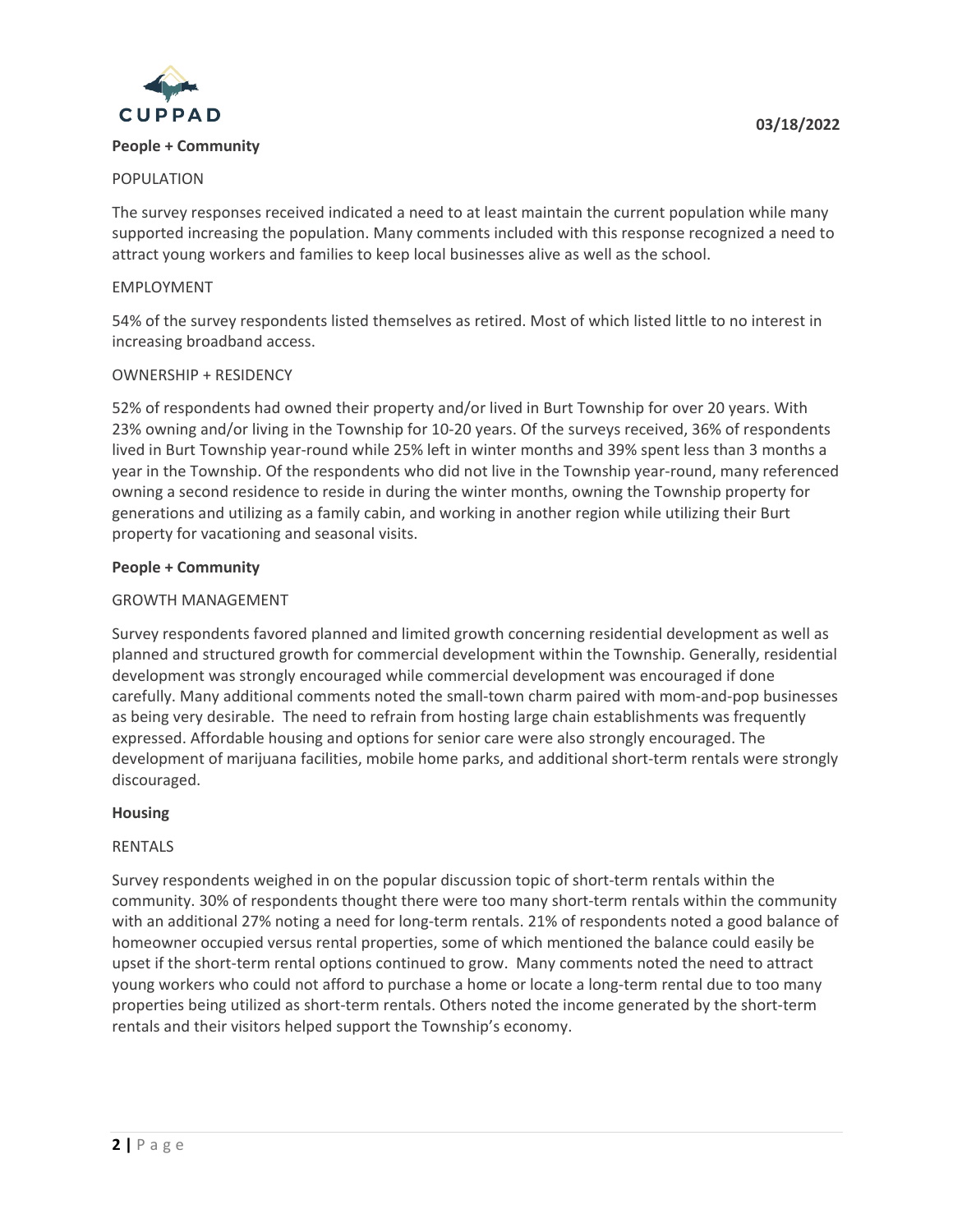

# OWNERSHIP

Very few of the respondents noted renting and living in the Township. 40% of respondents lived and owned their home/property in Burt Township while 57% owned their home/property but lived elsewhere.

# **Quality of Life**

Respondents generally rated the community as a good place to live with a slightly higher number noting the Township as being preferred as a place to retire versus raise a family. The sense of community was also rated as good with a few additional comments noting the sense of community had declined in recent years due to an influx of tourists. Access to affordable housing was fair to poorly rated as well as access to job opportunities.

# **Natural Resources**

A strong desire to preserve and protect the Township's unique natural assets was expressed in the vast majority of survey responses. This was often paired with the need to limit ORV and Snowmobile traffic within the community and its high value natural areas. Respondents noted the bay area and shoreline as being the highest priority for protection. Additional comments recognized a need to remove food trucks and parking from the viewscape. The dunes, beach and general scenery were also listed as high priority areas to protect. The respondents were split as to whether the community should focus more energy on promoting its unique natural assets and local culture to draw more residents and visitors. Many comments associated with this question noted the community was discovered and there was no need to advertise.

# **Energy + Sustainability**

Clean drinking water and reducing direct runoff into local water bodies were the key sustainable energy and infrastructure priorities for the respondents. There was also a strong desire to create a comprehensive lighting inventory and reduce light pollution within the community. Wind power was generally discouraged with solar power being slightly more favorable. Comments sited the lack of available sunlight, potential disturbance to the landscape + wildlife, and noise levels as a few concerns.

# **Infrastructure + Facilities**

# SEWER SYSTEM

The respondents were split on the decision to install a community sewer system. Some responses noted a need to have additional measures to ensure current septic systems were updated and not leaching. Others noted the need for a sewer system to ensure waste was properly treated. Some noted a sewer system would support larger businesses and community growth which was not a direction they saw as sustainable for the community.

# COMMUNITY SERVICES

Many comments paired with the existing water system noted too high of a monthly surcharge, especially for those on a fixed income. The desire for a medical clinic was frequently mentioned. Additional police protection was desired while fire protection was generally deemed appropriate. Road maintenance, snow plowing, streetlights, community events, building code enforcement, and township office services were all rated as appropriate. One note that did come up several times mentioned the need to restrict the gas station from plowing into the lake.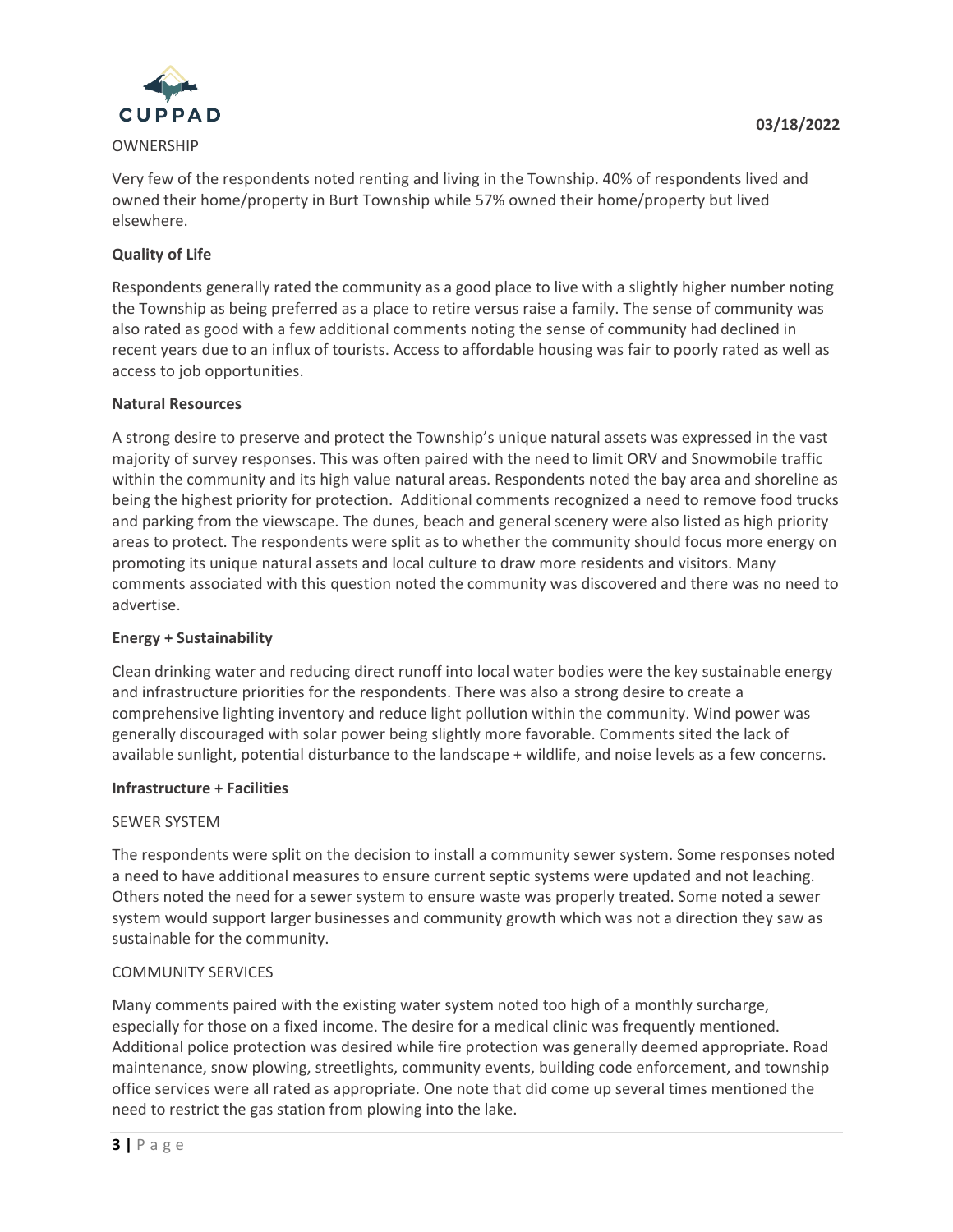

#### **Recreation**

Recreation and leisure time activities were both very highly rated within the community. Activities participants most often mentioned included hiking, going to the beach, biking, snowmobiling, fishing, hunting and cross-country skiing + snowshoeing.

ORV and Snowmobile use within the community proved to be a contentious issue reflecting the attitudes expressed in comments received. The majority of respondents noted a desire to have additional measures in place to enforce rules and restrict use on public lands and in natural areas.

#### **Values + Goals**

# **"What do you LOVE about Burt Township?"**

Most respondents mentioned a combination of area character and natural resources, i.e. beauty and remoteness, peace and quiet, small town feel.

# **"What CHANGE would you like to see within Burt Township?"**

Responses aligned to several keywords including:

- -ORV/Snowmobile [regulation]
- -Housing
- -People [too many, attitude, action]
- -Enforcement (police, law enforcement, sheriff)
- -Resident(s) [qualities of, action of, action towards]
- -Rentals [increase, decrease, types of]
- -Families [attraction of, retention of]
- -Growth [regulation of, of types (tourism, residents, actions)]
- -Sewer system [need for]
- -More: law/zoning/rule enforcement, restaurants, people [to do something], housing, more [consideration, respect, attention] of [something]
- -Need: need [decision], need to have/find [something] (housing, change, jobs, enforcement, infrastructure, etc.)

Many people mentioned a need for increased law enforcement presence to help regulate ORVs and snowmobiles and tourism. There was a theme of increasing the number and diversity of businesses, as well as attracting workers and providing housing specifically for workers. A number of people mentioned the development of a sewer system or additional regulation of septic systems.

# **Most important issues facing the community.**

Responses aligned to both themes:

- -Community Development + Land Use: mostly negative comments on the direction of growth or the need for specific action towards an issue.
- -Infrastructure + Facilities: mostly comments on the need for infrastructure (sewer being the most prominent), or the need for town services, business opportunities.
- -Quality of Life: changes toward, mostly negative.
- -Demographics: need for younger people/workers, services for current residents.
- -People + Community: Attitudes towards [action, character, issues]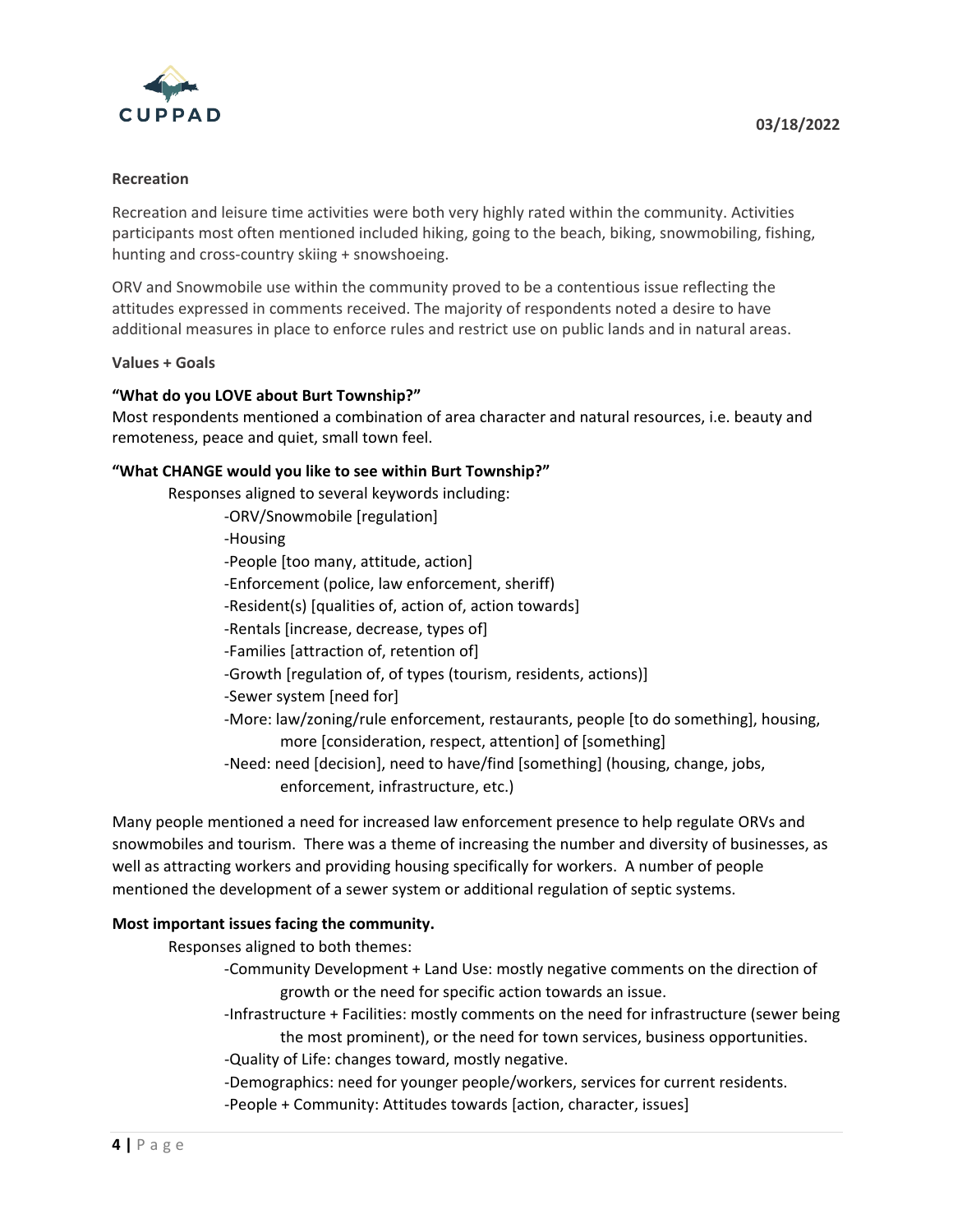

-Housing: short-term rentals [negative towards], affordable housing [need for] -Natural Resources: protection of [type, quality of]

Responses aligned to keywords

-growth [of population, of community, of tourism] -tourists/tourism [impact of] -people [actions of, increase in, attraction of certain types] -nature/natural resources [protection of] -housing [short-term rentals, affordable housing, new development] -keep [maintain, keep out (certain quality, action, control of)] -population [growth of, attraction of certain types] -school [maintenance of, removal of, increase students] -community [attitudes towards, action of] -residents [attitudes towards, actions of] -sewer [need for] -jobs [need for] -snowmobile/ORV/ATV [regulation of] -H-58 [maintenance of, expansion of] -law enforcement [need for]

Need for medical/ambulance service/volunteers. Overpopulation/overuse/overdevelopment of community and natural areas. Responsible management of future growth and regulation. Affordable housing and viability of short-term rentals. Pollution and negative impact to nature, including creation of sewer system or increased regulation of septic systems. Changes to demographics and the need to attract younger families and workforce.

# **Ideal vision in 2050**

Responses aligned to keywords

- -nature/natural resources [protection of, maintenance of]
- -town/community/area [development of, character of]
- -maintain [current character, development, natural resources]
- -beauty [protection of]
- -families [attraction of]
- -school [maintenance of, attraction of students]
- -residents [types of, actions towards, actions of]
- -energy [dependance on type, alternatives, quality]
- -jobs [attraction of]
- -law enforcement [need for, crime rate]

Infrastructure including sewer system and alternative or enhanced energy, service systems. Increasing number of businesses and diversity of economy. Maintaining town character and the preservation and maintenance of the current resources. Concern for overregulation, over-taxation, enforcement of laws and regulations. Planned, well-managed new development and town growth. Preservation of natural resources.